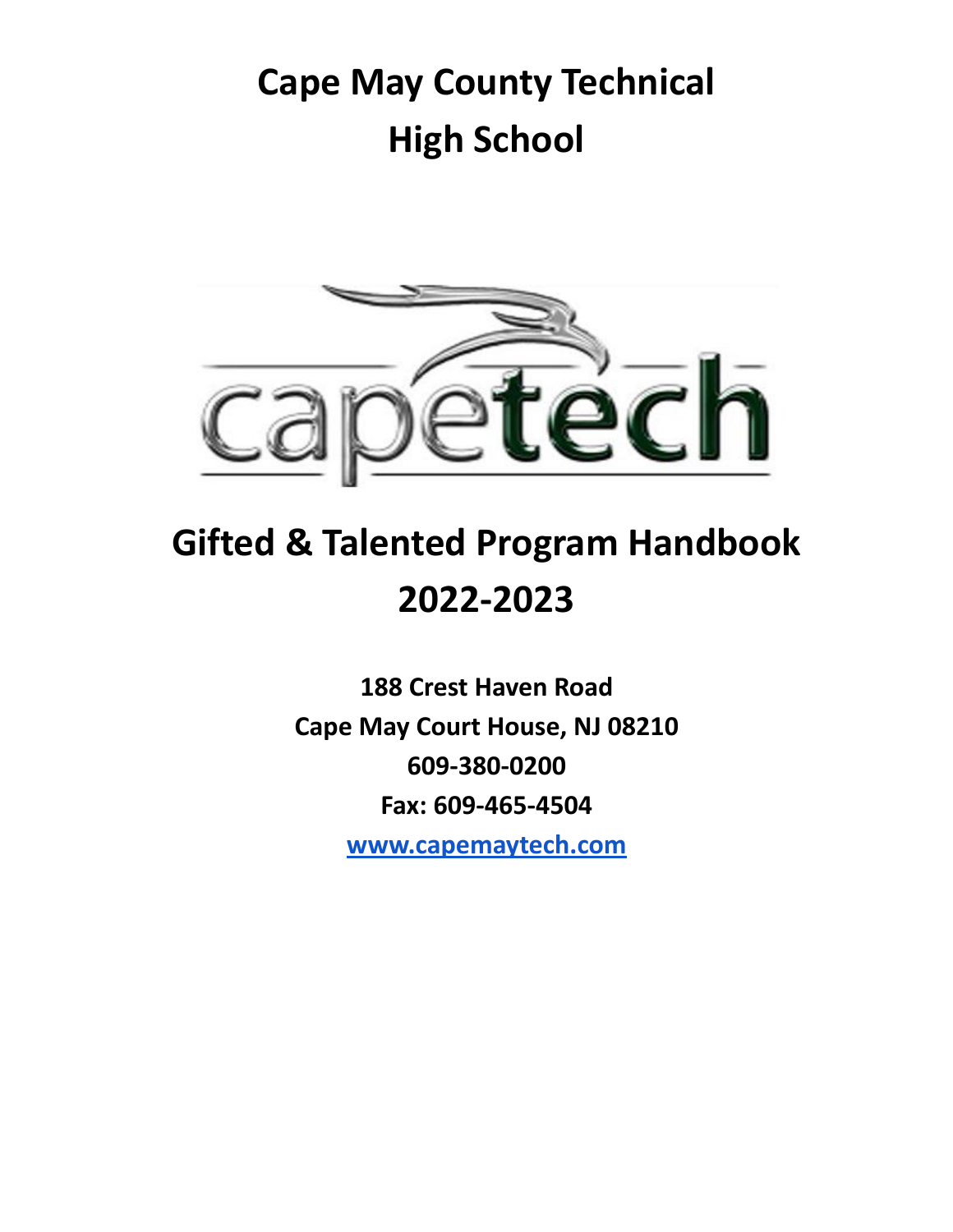#### **Administration**

| Dr. Nancy Hudanich, Superintendent                              | Ext. 605 |
|-----------------------------------------------------------------|----------|
| Mrs. Paula Smith, Business Administrator                        | Ext. 611 |
| Mr. Anthony Volpe, Director of Technology & Network Operations  | Ext. 636 |
| Mr. Steven Vitiello, Principal                                  | Ext. 664 |
| Mrs. Kristen Schaffer, Director of Curriculum & Instruction     | Ext. 694 |
| Ms. Denise Procopio, Director of Guidance & Special Education   | Ext. 631 |
| Mr. John Longinetti, Assistant Principal of Secondary Education | Ext. 670 |
| Mr. Joseph Cascia, Supervisor of Athletics & School Security    | Ext. 669 |
| Mrs. Susan Jurusz, Supervisor of Adult & Community Education    | Ext. 645 |
|                                                                 |          |

#### **Student Support Services**

| Mr. Andrew Egnor, Guidance Counselor, ALL grades, A-L                    | Ext. 638 |
|--------------------------------------------------------------------------|----------|
| Ms. Valerie Sheets, Guidance Counselor, ALL grades, M-Z                  | Ext. 682 |
| Mrs. Brittany Cascia, Learning Disability Teacher Consultant, ALL Grades | Ext. 651 |
| Ms. Chelsea Combs, School Psychologist                                   | Ext. 688 |
| <b>School Based Youth Services</b>                                       | Ext. 686 |

*The School-Based Youth Services Program (SBYSP) is located in host schools and coordinates with existing resources in the community. All youth are eligible to participate and services are provided before, during, and after school. SBYSP services include mental health counseling; employment counseling; substance abuse education/prevention; preventive health awareness including pregnancy prevention; primary medical linkages; learning support; healthy youth development; recreation; and information/referral."*

*Additionally, Cape May Technical High School District has a robust Intervention and Referral Service (I&RS) team for academic and social/emotional support to students. These services include, and are not limited to: Read and Math 180, College & Career Readiness Course (Tier 2 support), and mentoring programs.*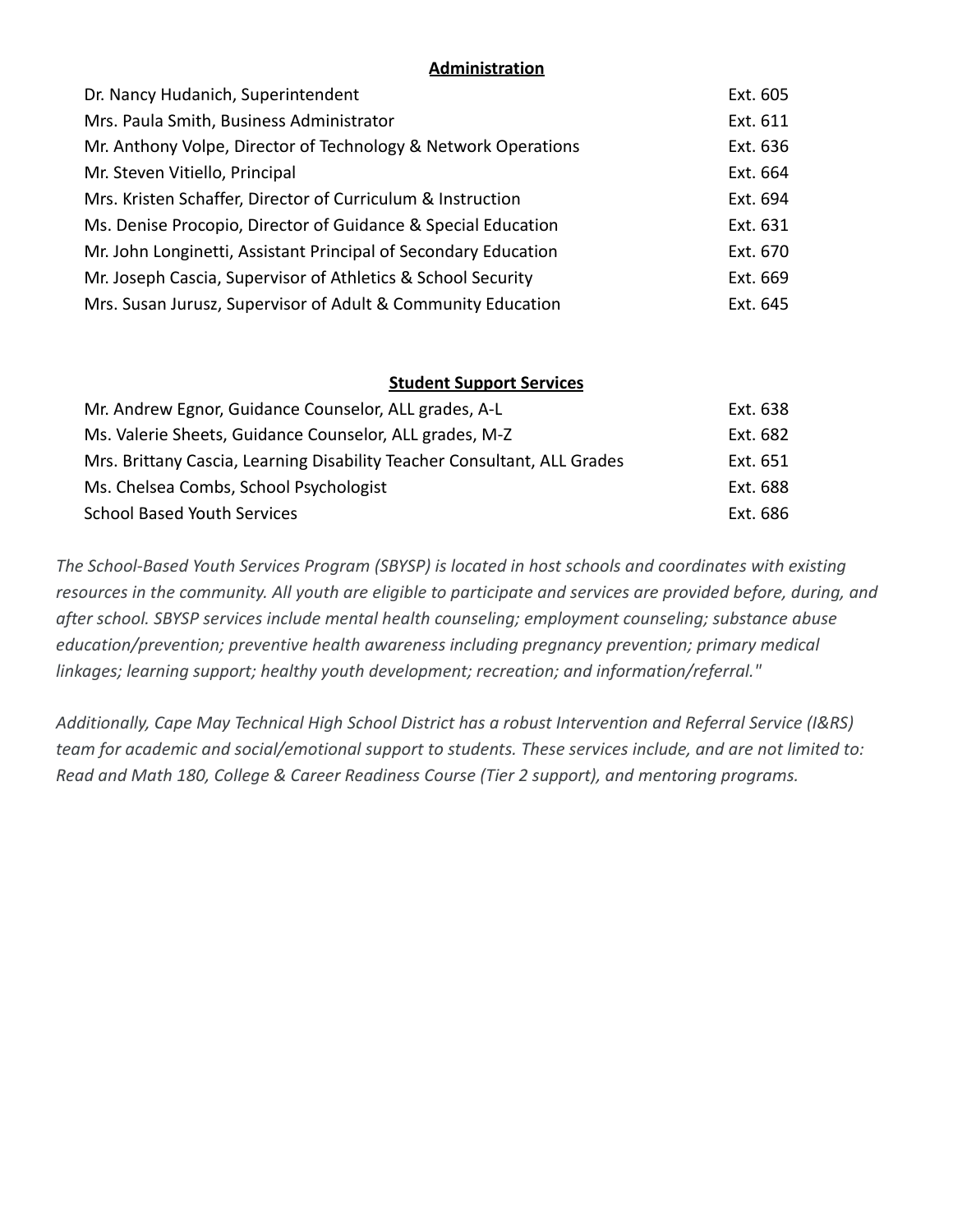#### **Table of Contents**

- [Mission Statement](#page-3-0)
- [Background](#page-4-0)
- [Cape May County Technical High School Gifted & Talented Policy](#page-6-0)
- [Cape May County Technical High School Gifted & Talented Regulation](#page-10-0)
- [Cape May County Technical High School Gifted & Talented Opportunities](#page-12-0)
- [Gifted & Talented Complaint Process](#page-12-1)
- [Resources](#page-12-2)
- [Contacts](#page-12-3)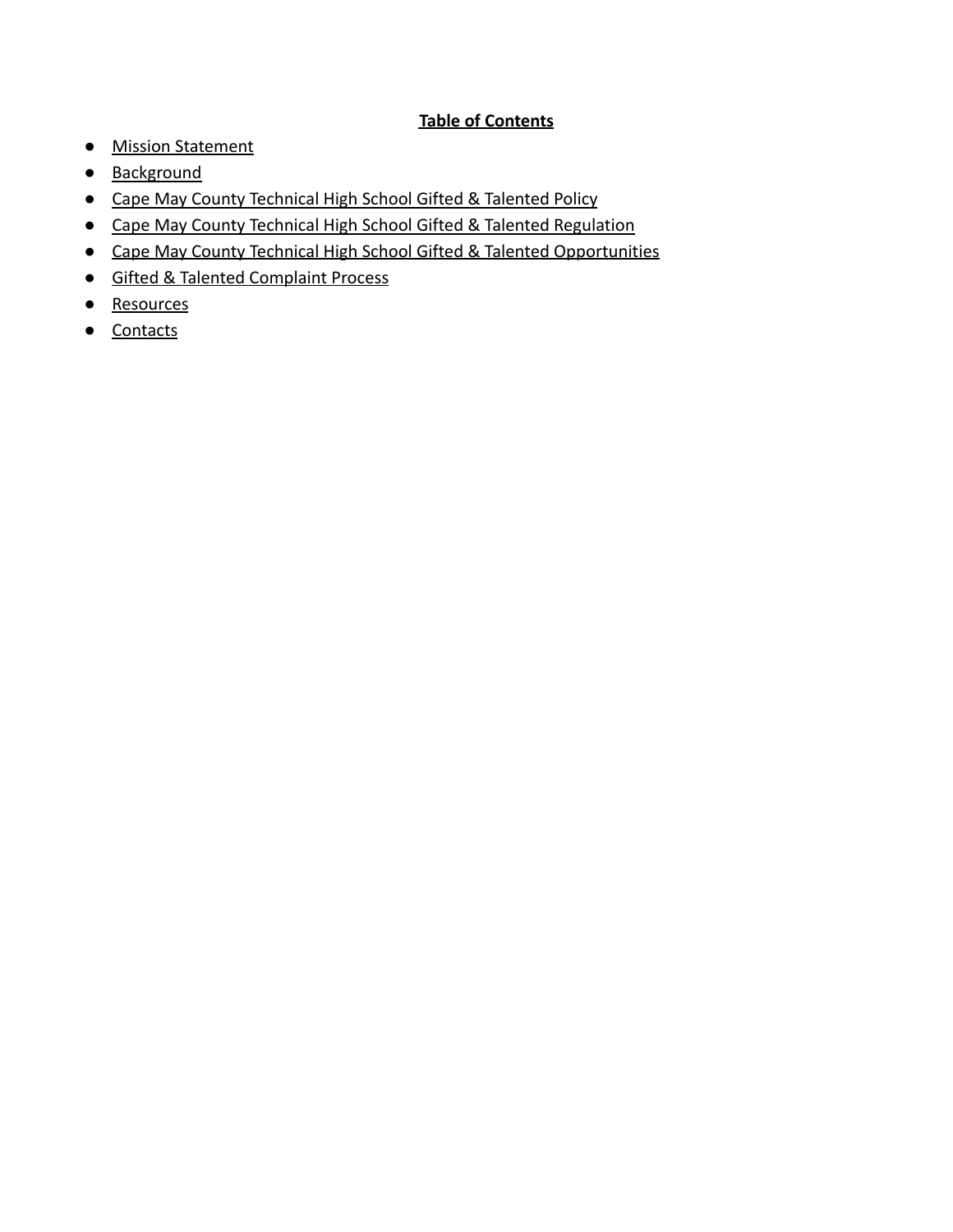#### <span id="page-3-0"></span>**Mission Statement:**

The mission of the Cape May County Technical School District is to produce graduates with the necessary skills to compete in the global workplace; the knowledge to pursue higher education, avocational skills for personal growth, achievement of the New Jersey Student Learning Standards, and lifelong learning experiences through the combination of academic, technological, co-curricular and specialty training.

As a career-focused, full-time, public high school, students are required to meet all the New Jersey graduation requirements in addition to earning Career and Technical Education (CTE) credits, industry credentials and attain college credit.

The district's CTE programs provide all learners the opportunity to acquire the skills, knowledge, and beliefs through real-world learning of 21st-century skills with the needed support to ensure success.

#### **Cape May Technical High School Beliefs:**

- 1. We believe that each individual has intrinsic value and worth.
- 2. We believe that respect is the right of each individual.
- 3. We believe that family is the most important and primary influence on all people.
- 4. We believe that every person should have the freedom to direct their own future.
- 5. We believe that everyone is responsible for their own actions.
- 6. We believe that everyone needs discipline, structure, and direction.
- 7. We believe that morals and values are learned.
- 8. We believe that self-worth is essential in realizing one's potential.
- 9. We believe that every person has the right to safety and security in their environment.
- 10. We believe that the community benefits from an educated populace.

#### **Cape May Technical High School Goals:**

- 1. 100% of the Cape May County Technical school students will graduate or successfully complete their individual educational program and pass a program proficiency test.
- 2. 100% of the Cape May County Technical school's secondary graduates will be technologically proficient.
- 3. 100% of the Cape May County Technical School's graduates will be enrolled in higher education, volunteer for the military, or be employed in a career major within six months of graduation.
- 4. 100% of the Cape May County Technical School's students will be prepared for careers in a global market.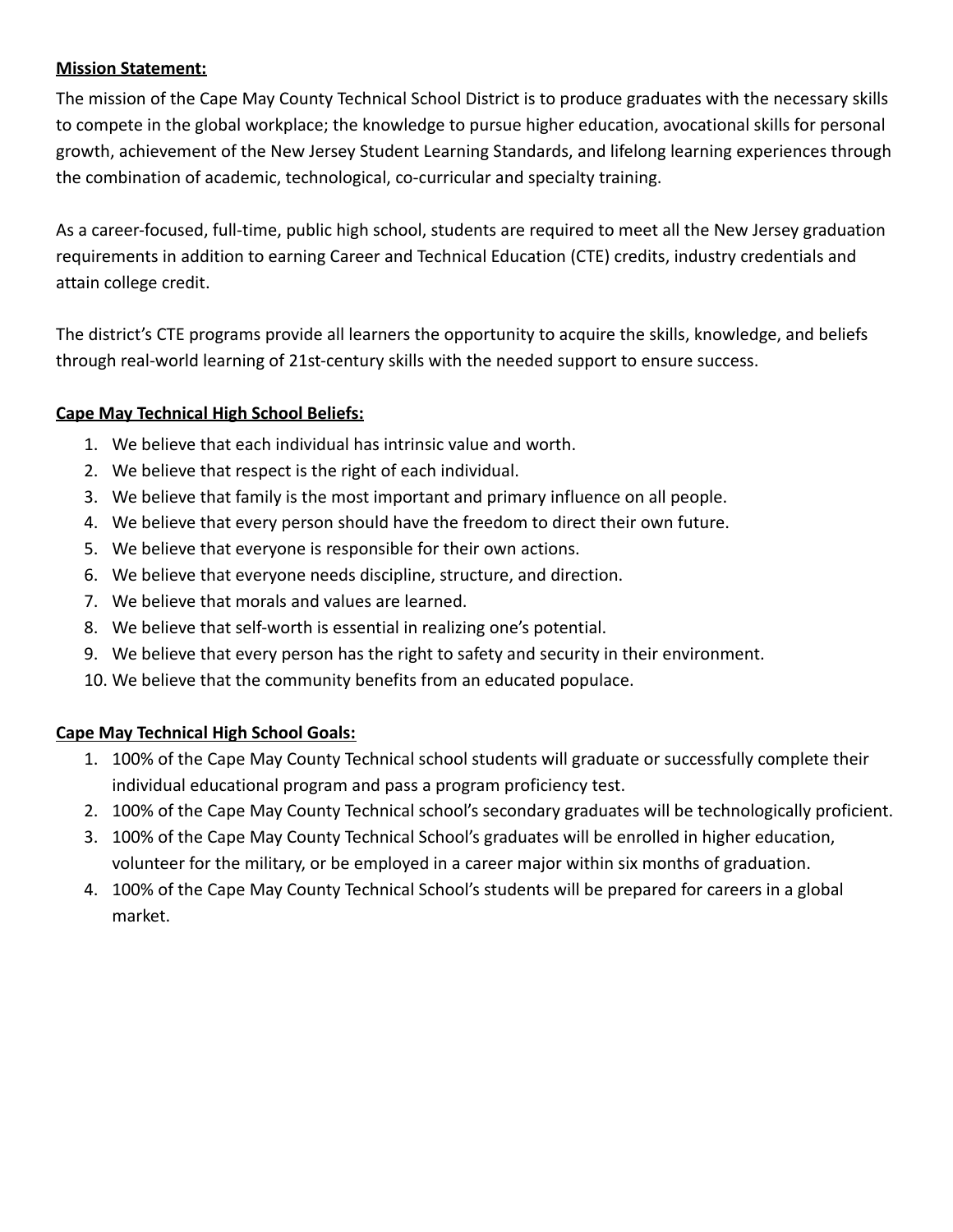#### <span id="page-4-0"></span>**Background**

On January 13, 2020, Governor Phil Murphy signed into law A4710, the Strengthening Gifted and Talented Education Act. The legislation is to ensure appropriate instructional adaptations are in place for identified students. School districts are to implement an ongoing K-12 identification process using multiple measures for intellectual ability, creativity, or a specific subject area while ensuring equitable access for identification. In identifying and serving students, districts must consider National Association for Gifted Children (NAGC) standards. Districts are required to maintain a list of students receiving services, and development and document the plans that are in place. Districts must also provide time and resources to support services and support professional development for staff linking to policy 2464-Gifted and Talented Pupils (M).

#### **New Jersey State Mandate for Gifted and Talented**

The New Jersey Department of Education requires that each school district provide services to meet the needs of students who have been identified as gifted and talented. Each school district must establish a process to identify students as gifted and talented using multiple measures. These students require modification to their educational program if they are to achieve in accordance with their capabilities (N.J.A.C.6A:8-.3.1).

#### **Pre-K to Grade 12 Gifted Education Programming Standards Statutes and Regulations N.J.A.C. 6A:8-1.3**

"Gifted and talented students" means students who possess or demonstrate high levels of ability in one or more content areas when compared to their chronological peers in the local school district and who require modifications to their educational program if they are to achieve in accordance with their capabilities. "Instructional adaptation" means an adjustment or modification to instruction enabling students with disabilities, ELLs, or students in alternative education programs or who are gifted and talented to participate in, benefit from, and/or demonstrate knowledge and application of the NJSLS.

#### **6A:8—3.1(a) Curriculum and Instruction**

District boards of education shall ensure that curriculum and instruction are designed and delivered in such a way that all students are able to demonstrate the knowledge and skills specified by the NISL and shall ensure that appropriate instructional adaptations are designed and delivered for students with disabilities, for ELLs, for students enrolled in alternative education programs, and for students who are gifted and talented.

#### **6A:8.3.1(a)(5)**

District boards of education shall be responsible for identifying gifted and talented students and shall provide them with appropriate instructional adaptations and services.

- District boards of education shall make provisions for an ongoing K-12The identification process for gifted and talented students that includes multiple measures.
- District boards of education shall provide appropriate kindergarten through grade-12 (K-12) educational services for gifted and talented students.
- District boards of education shall develop appropriate curricular and instructional modifications used for gifted and talented students indicating content, process, products, and learning environment.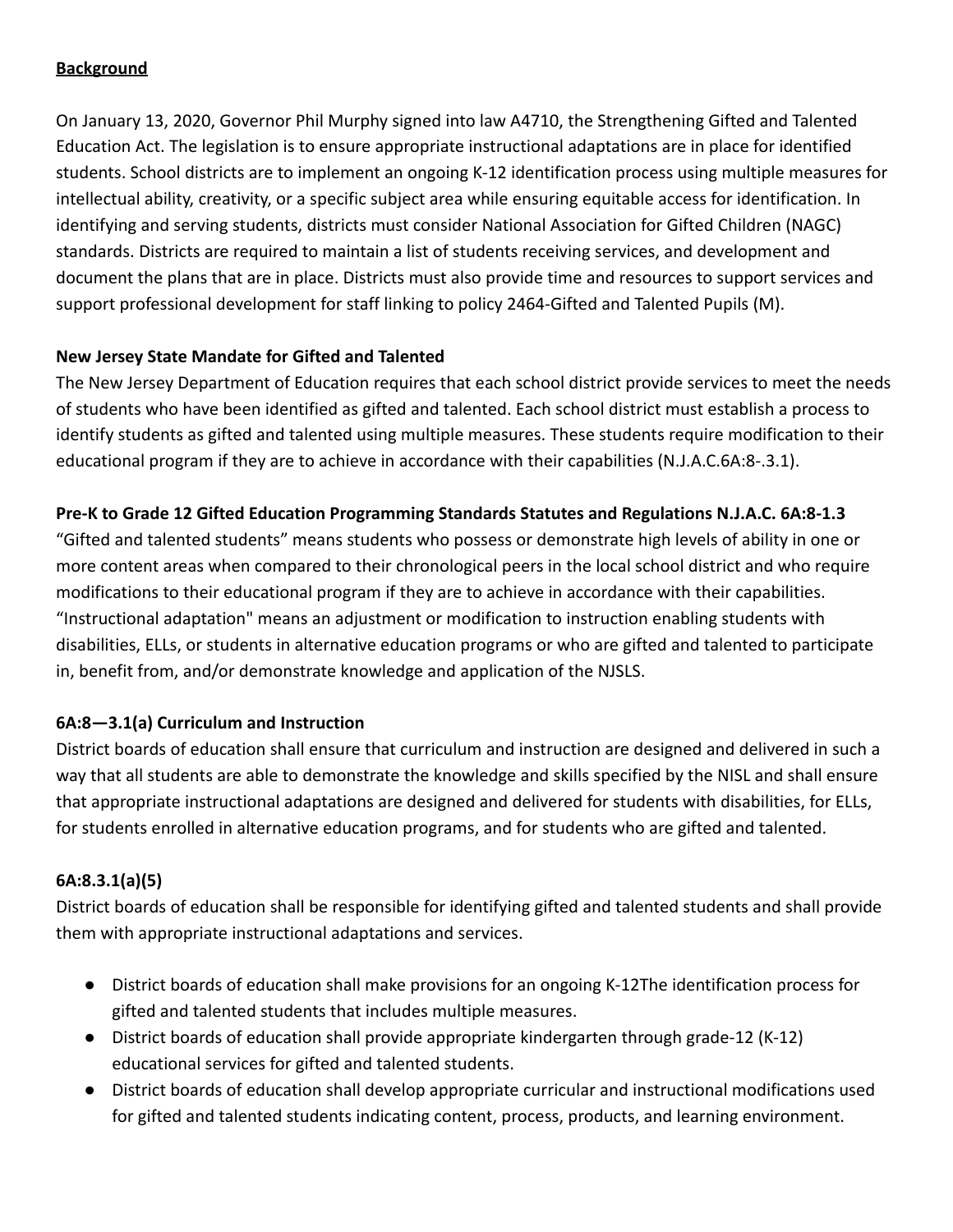● District boards of education shall take into consideration the Pre-K-Grade 12 Gifted Programming Standards of the National Association for Gifted Children in developing programs for gifted and talented students.

#### **6A:8-3.1(c)**

District boards of education shall be responsible for the review and continuous improvement of curriculum and instruction based upon changes in knowledge, technology, assessment results, and modification to the NJSLS, according to N.J.A.C. 6A:8-2

- 1. District boards of education shall include interdisciplinary connections throughout the K-12 curriculum.
- 2. District boards of education shall integrate into the curriculum 21st-century themes and skills.
- 3. District boards of education shall provide the time and resources to develop, review, and enhance interdisciplinary connections, supportive curricula, and instructional tools for helping students acquire required knowledge and skills. The tools include, but are not limited to:
	- I. A pacing guide;
	- II. A list of core instructional materials, including various levels of texts at each grade level;
	- III. Benchmark assessments; and Modifications for special education students, for ELLs in accordance with N.J.A.C. 6A:15, for students at risk of school failure, and for gifted students

#### **6A:13-2.1(a) Standards-based instruction**

All school districts shall implement a coherent curriculum for all students, including English language learners (ELLs), gifted and talented students, and students with disabilities, that is content-rich and aligned to the most recent revision of the New Jersey Student Learning Standards (NJSLS). The curriculum shall guide instruction to ensure that every student masters the NJSLS. Instruction shall be designed to engage all students and modified based on student performance. Such curriculum shall include:

- 1. Interdisciplinary connections throughout;
- 2. Integration of 21-century skills;
- 3. A pacing guide;
- 4. A list of instructional materials, including various levels of text at each grade;
- 5. Benchmark assessments;
- 6. Modifications for special education students, for English language learners in accordance with N.J.A.C. 6A:15, and for gifted students.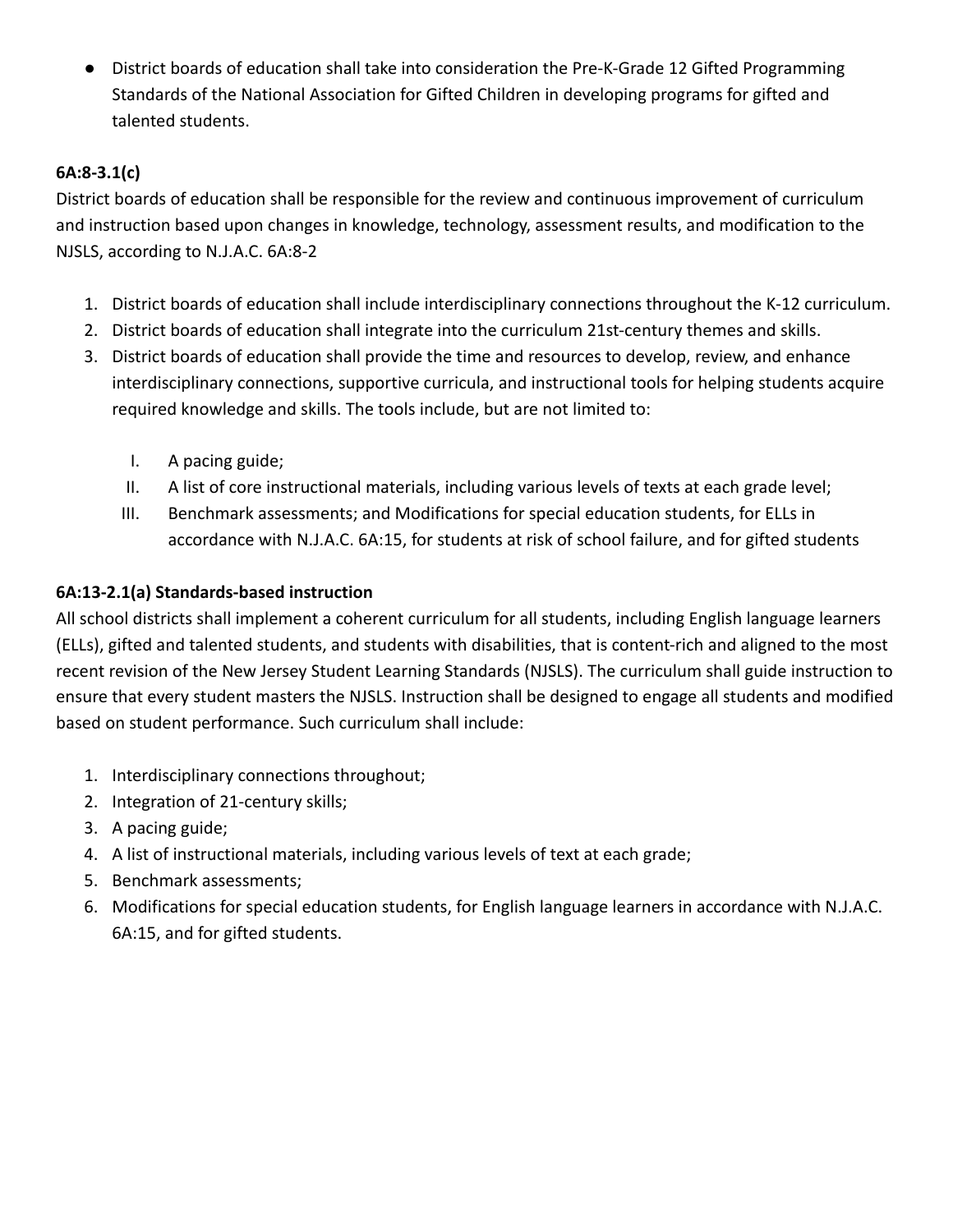#### **Cape May County Technical School District FILE CODE: 6171.2 Cape May Court House, New Jersey <b>X X Monitored**

**Mandated X Other Reasons**

<span id="page-6-0"></span>**Policy**

#### GIFTED AND TALENTED

#### **Definitions**

"Gifted and talented student" means a student who possesses or demonstrates a high level of ability in one or more content areas when compared to their chronological peers in the school district and who requires modifications of their educational program if they are to achieve in accordance with their capabilities.

"Instructional adaptation" means an adjustment or modification to instruction enabling a student who is gifted and talented to participate in, benefit from, and demonstrate knowledge and application of the New Jersey Student Learning Standards in one or more content areas at the instructional level of the student, not just the student's grade level.

The board of education shall ensure that appropriate instructional adaptations and educational services are provided to gifted and talented students in grades 9-12 to enable them to participate in, benefit from, and demonstrate knowledge and application of the New Jersey Student Learning Standards at the instructional level of the student.

#### Gifted and Talented Program

The board of education directs that the chief school administrator and appropriately trained and qualified staff members designated by the chief school administrator shall:

- A. Ensure that appropriate instructional adaptations are designed for students who are gifted and talented;
- B. Make provisions for an ongoing grade 9 through grade 12 identification process for gifted and talented students that includes multiple measures in order to identify student strengths in intellectual ability, creativity, or a specific academic area. The district shall ensure equal access to a continuum of gifted and talented education services. The identification process shall include consideration of all students, including those who are English language learners and those with individualized education plans (IEPs) or 504 plans;
- C. Develop and document appropriate curricular and instructional modifications used for gifted and talented students indicating content, process, products, and learning environment, and including, but not limited to, additional education activities such as academic competitions, guest speakers, and lessons with a specialist;
- D. Take into consideration the Gifted Programming Standards, Position Statements, and White Papers of the National Association for Gifted Children in identifying and serving gifted and talented students;
- E. Provide the time and resources to develop, review, and enhance instructional tools with modifications for helping gifted and talented students acquire and demonstrate mastery of the required knowledge and skills specified by the standards at the instructional level of the student; and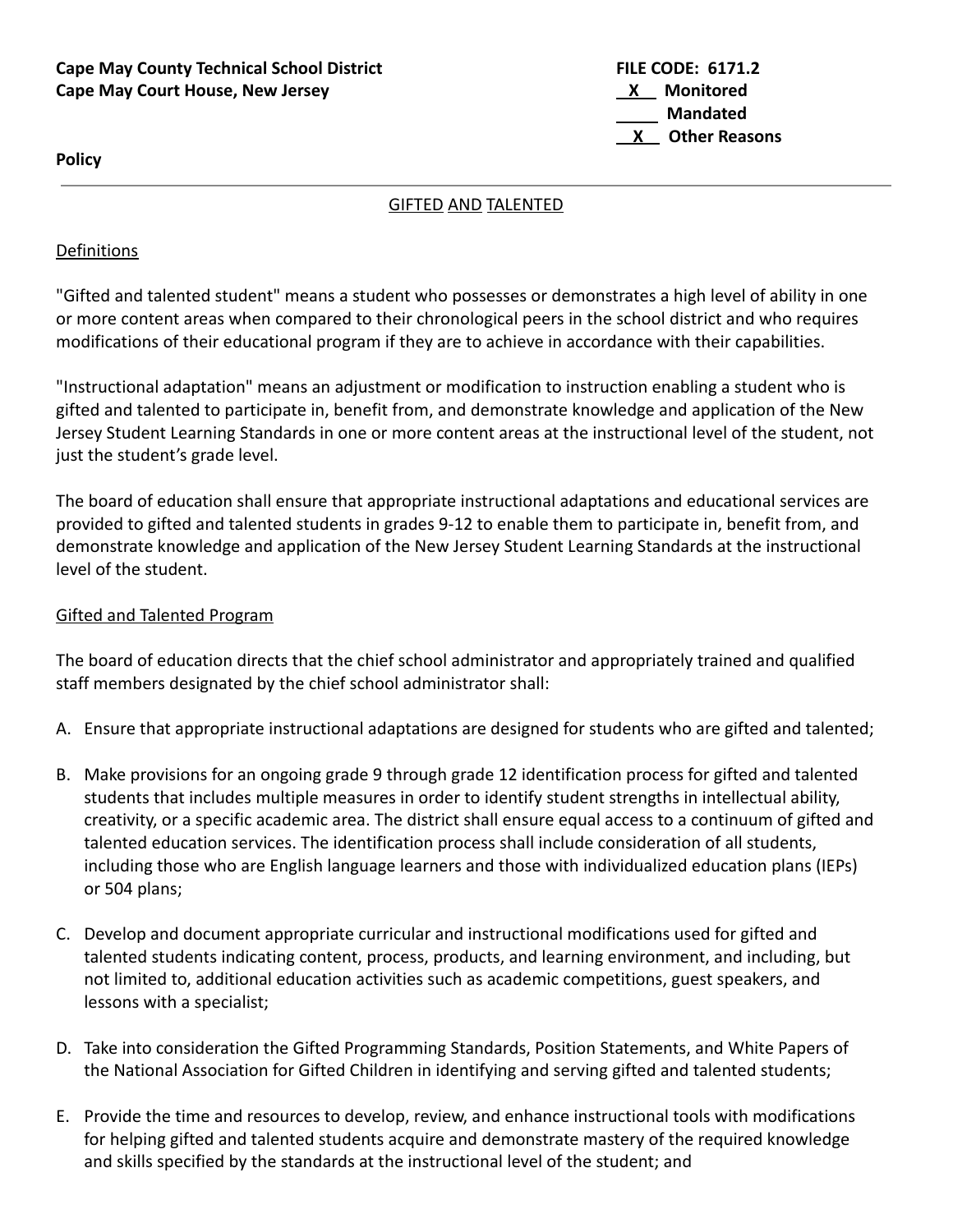F. Actively assist and support professional development for teachers, educational services staff, and school leaders in the area of gifted and talented instruction including their efforts to meet mandatory professional development requirements (see board policy 4131/4131.1 Staff Development, Inservice Education, Visitation, Conferences and N.J.A.C. 6A:9C-3).

#### Gifted and Talented Curriculum and Instruction

The board shall provide appropriate 9-12 educational services for gifted and talented students.

The chief school administrator shall develop and the board shall approve criteria for identifying all gifted and talented students in grade 9 through grade 12. The identification process shall include multiple measures. Gifted and talented students shall be provided with appropriate instructional adaptations and services to encourage the development of their special abilities in achieving the New Jersey Student Learning Standards.

The chief school administrator or designee shall ensure that the curriculum and instruction are designed and delivered in such a way that all students are able to demonstrate the knowledge and skills specified by the New Jersey Student Learning Standards. The curriculum and instruction shall provide educational challenges to students identified as gifted and talented and shall be reviewed regularly.

Curriculum and instruction shall be designed with consideration for the individual learning styles of each student as well as the capacity of a gifted student to create concepts, respond to stimuli in a unique and creative manner, and develop higher levels of thinking. Appropriate accommodations, instructional adaptations, and/or modifications as determined by the IEP or 504 teams shall be made for students with disabilities or 504 plans.

Because the early discovery of a gift or talent is important, it is essential that the identification of these students be carried on as a continuing process, since special abilities and skills appear at different times in the development of many children.

The chief school administrator shall coordinate the development of appropriate curricular and instructional modifications used for gifted and talented students indicating content, process, products, and learning environment. The board directs the chief school administrator to take into consideration the 9 through grade 12 Gifted Programming Standards of the National Association for Gifted Children in developing school and district programs for gifted and talented students.

The chief school administrator shall devise indicators of achievement to evaluate the success of each program presented to the board for adoption.

The chief school administrator shall take the appropriate measures to ensure that minority and female students are not underrepresented in gifted and talented or accelerated/advanced courses.

#### Coordinator for Gifted and Talented Services

The state coordinator for gifted and talented services appointed by the commissioner of education shall be responsible for reviewing the information about gifted and talented services provided by the district. The chief school administrator or designee shall file a report with the coordinator on a schedule that coincides with the district's New Jersey Quality Single Accountability Continuum (NJQSAC) review. The report shall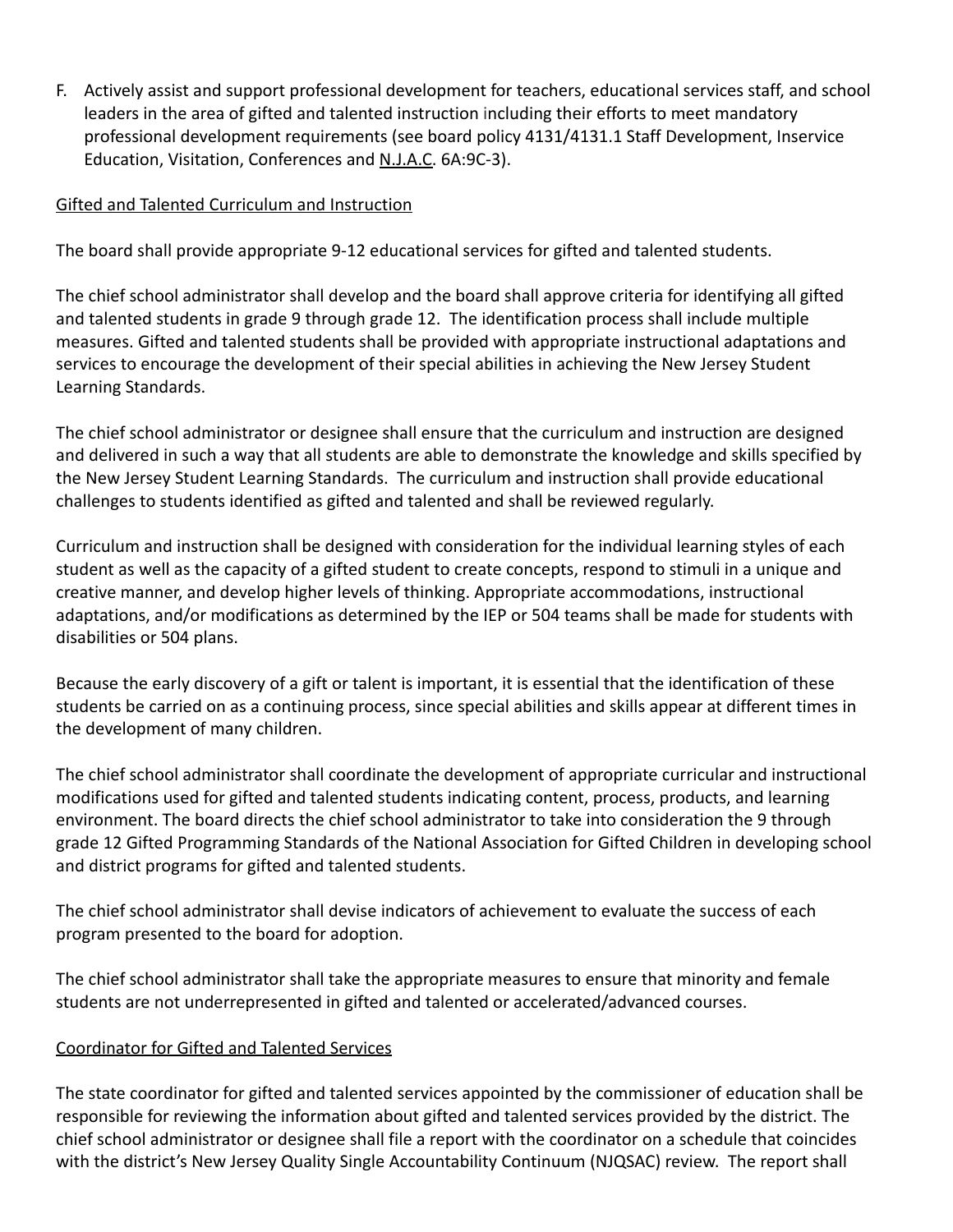include, but not be limited to:

- A. The gifted and talented continuum of services, policies, and procedures implemented in the school district;
- B. The total number of students receiving gifted and talented services in each grade level is disaggregated by race, gender, special education designation, and English language learner designation;
- C. The professional development opportunities provided for teachers, educational services staff, and school leaders about gifted and talented students, their needs, and educational development; and
- D. The number of staff employed by the school district whose job responsibilities include identification of and providing services to gifted and talented students.

#### Complaint Process

Any individual who believes that the district has not complied with the provisions in the law or administrative code related to gifted and talented services may file a complaint with the board of education. The complaint shall be submitted in writing to the board office. The chief school administrator or designee shall take the necessary actions to correct or remediate the complaint and report such actions to the board. The board shall issue a decision, in writing, to affirm, reject, or modify the district's action in the matter.

If the complaint is not resolved to the individual's satisfaction or the individual is not satisfied by the written decision of the board, the individual may then file a petition of the appeal of the board's written decision to the Commissioner of Education through the Office of Controversies and Disputes in accordance with law (N.J.S.A. 18A:6-9) and the procedures set forth in State Board of Education regulations.

This complaint policy shall be linked to the homepage of the board's website.

#### Information Available on Website

Detailed information shall be available on the district website regarding the policies and procedures used to identify students as gifted and talented and the continuum of services offered to gifted and talented students. The information shall include the criteria used for consideration for eligibility for the gifted and talented services, including the multiple measures used in the identification process to match a student's needs with services, and any applicable timelines in the identification process.

Adopted: November 2, 1992 Readopted: November 1, 2000 Readopted: February 18, 2004 Reviewed: January 2010 Revised: September 27, 2010 Revised: January 29, 2020

Key Words Gifted, Talented Legal References: N.J.S.A. 18A:35-4.15 through -4.16 Legislative findings and declarations; chess instruction for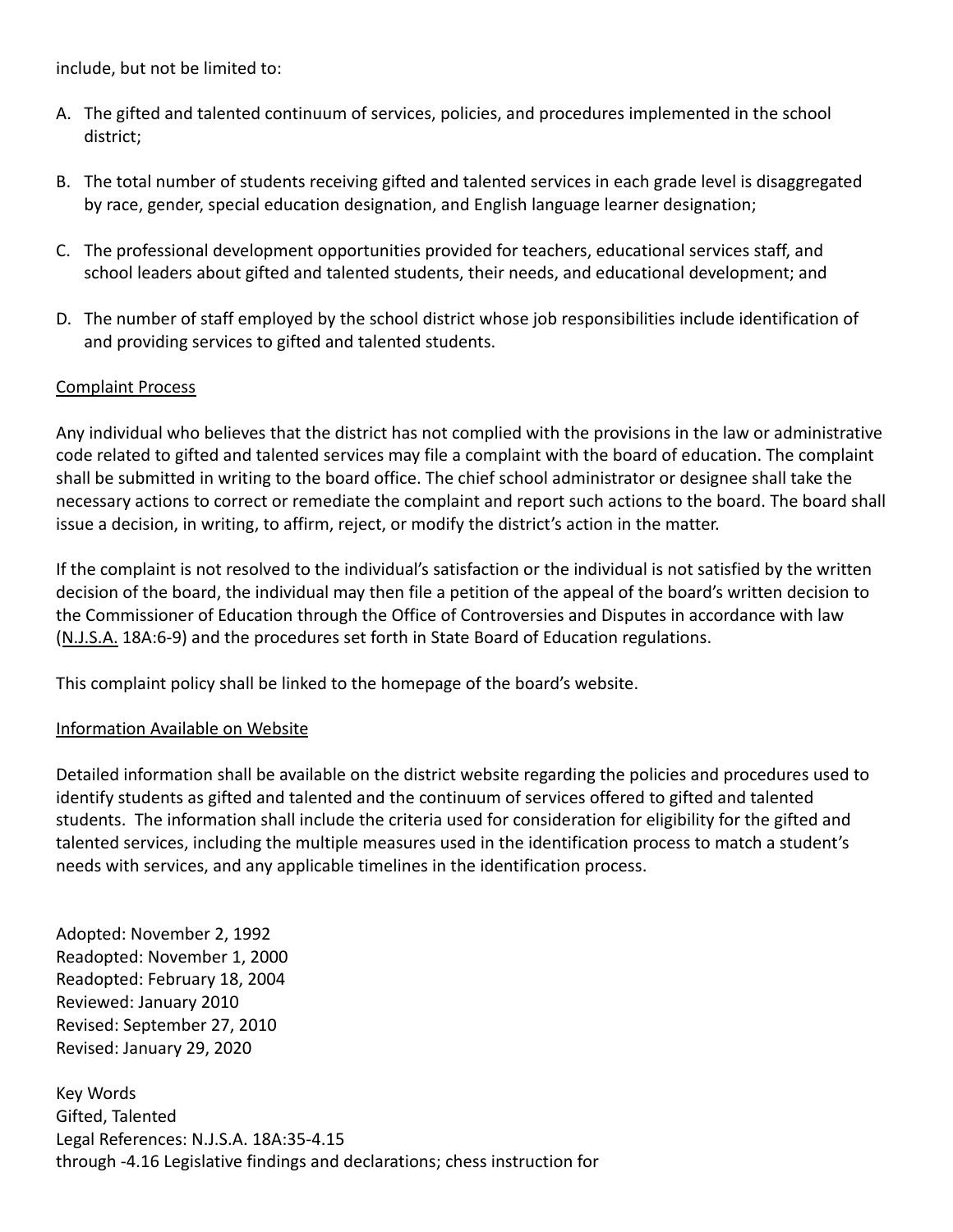second-grade students in gifted and talented and special education programs ...

File Code: 6171.2

GIFTED AND TALENTED (continued)

2

N.J.S.A. 18A:61C-1 Program promoting cooperation between high schools and institutions of higher education; establishment; objective; increased availability of college-level instruction; scope N.J.S.A. 18A:61C-4 Program providing college credit courses for high school students on high school campuses; establishment

N.J.A.C. 6A:8-1.3 Definitions

N.J.A.C. 6A:8-3.1 Curriculum and instruction N.J.A.C. 6A:8-3.3 Enrollment in college courses N.J.A.C. 6A:23A-1 et seq. Fiscal accountability, efficiency, budgeting procedures N.J.A.C. 6A:30-1.1 et seq. Evaluation of the Performance of School Districts N.J.A.C. 6A:32-14.1 Review of mandated programs and services

Possible

Cross References: \*1600 Relations between other entities and the district

\*6010 Goals and objectives

\*6121 Nondiscrimination/affirmative action

\*6171 Special instructional programs

\*Indicates policy is included in the Critical Policy Reference Manual.

Gifted, Talented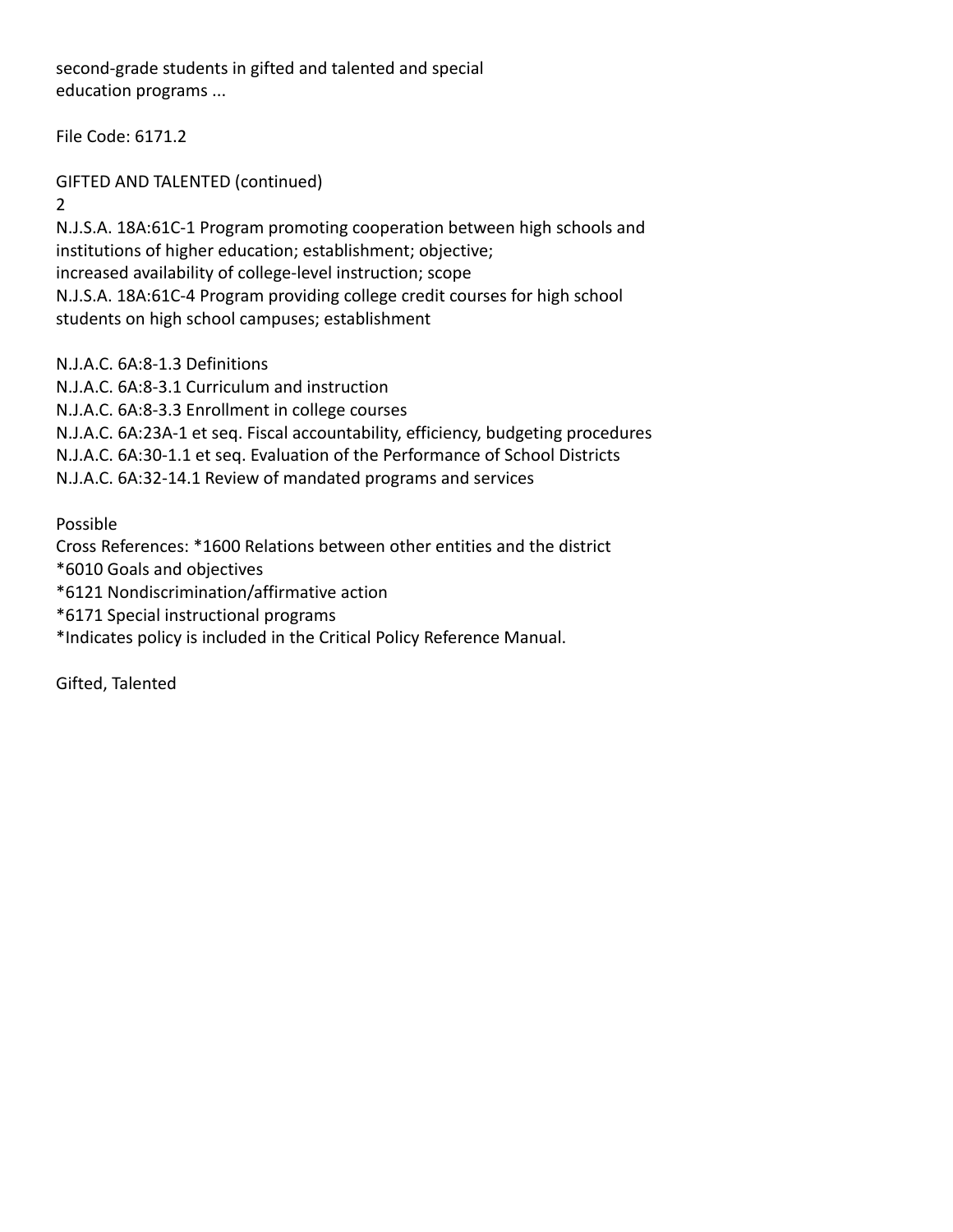#### GIFTED AND TALENTED

#### <span id="page-10-0"></span>A. Identification and Selection

- Classroom teachers will be familiar with the criteria for identifying gifted and talented pupils and will be alert to pupils who exhibit those criteria. The identification methodology will be developmentally appropriate, non-discriminatory, and related to the programs and services offered by the district.
- The Director of Curriculum and Instruction or designee will review the cumulative files of all ninth through grade twelve pupils against the criteria for identifying gifted and talented pupils. The review will include consideration of intelligence ratings, classroom achievements, the results of standardized testing, and teaching staff member observation reports.
- The Director of Curriculum and Instruction or designee will confer with past and present teachers of any pupil identified in the review of files and of any pupil recommended for screening by a teacher.
- A committee composed of the Principal, the Director of Guidance, the Data Coach, and the Program Director will receive the recommendations of the committee and will select those pupils who should participate in the program for gifted and talented pupils.

#### B. Selection Criteria:

The following criteria for identifying Gifted and Talented (G/T) students in grades 9 through 12 will be used. G/T students will be provided with appropriate instructional adaptations and services to encourage the development of their special abilities in achieving success in the New Jersey State Learning Standards. Students will be considered for participation in the gifted and talented program when compared to their peers within the district. A student may be considered for participation in the program for gifted and talented students who have met multiple criteria as indicated below:

- Has standardized test scores in the ninety-fifth percentile in Language Arts Literacy and Mathematics.
- Has a minimum Lexile level for the following grade levels
	- $\circ$  9th (1265)
	- 10th (1340)
	- 11th & 12th (1390)
- Achievement tests scores in the advanced proficient range
- Consistently demonstrates academic performance with an overall unweighted average GPA of 95 or higher.
- Intelligence test scores in the 95th percentile
- Displays an extraordinary artistic creative talent or creative ability with a high degree of self-motivation.

A committee will review the provided list of criteria on an annual basis.

#### C. Program

1.) When a pupil has been identified as gifted or talented, the Director of Guidance or designee will:

- a.) Confer with the pupil's parent(s) or legal guardian(s) on the goals of the pupil's program and secure the parent(s) or legal guardian(s) cooperation and permission for the pupil's participation in the program,
- b.) Interview each selected pupil for additional information about the pupil and for guidance in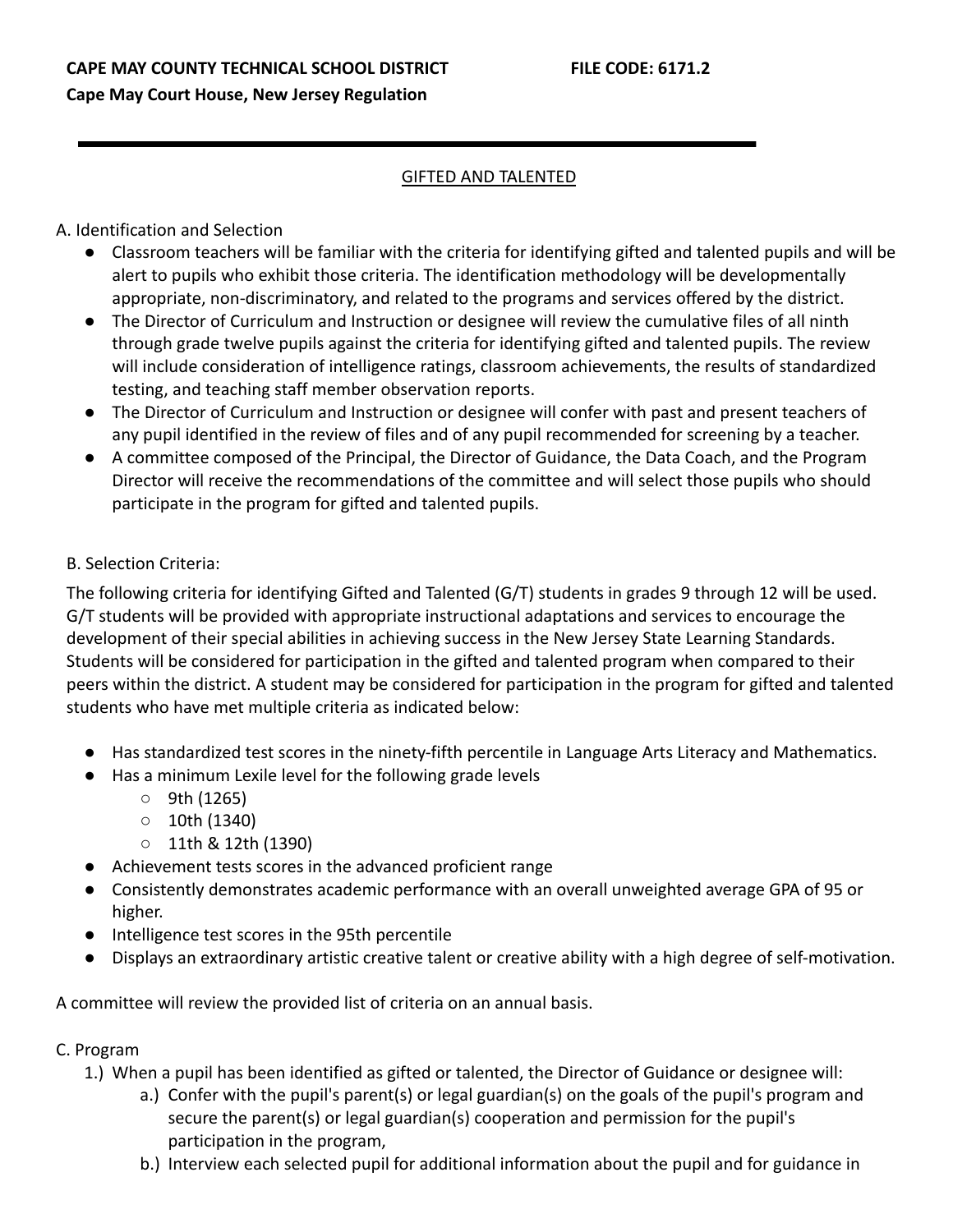establishing an enriched educational program for the pupil,

- c.) Confer with the pupil's teacher about a proposed educational program for the pupil
- 2.) The enrichment needs of gifted and talented pupils can be met through a wide variety of activities and teaching strategies. Appropriate curricular and instructional modifications will be developed for gifted pupils and the program will address appropriate content, process, products, and learning environment.
- 3.) Each pupil's program will seek to involve the pupil in all subject areas that can provide growth and stimulation in higher cognitive processes such as interpretation, extrapolation, translation, application, analysis, synthesis, and evaluation.
- 4.) No enrichment program will replace the basic instructional program appropriate to the pupil's grade level.
- 5.) The enriched educational program for a gifted and talented pupil may consist of:
	- a.) Advanced Course Offerings
	- b.) Field Trips and Guest Speakers
	- c.) Independent Study
	- d.) Option Two
- 6.) A classroom teacher may provide for the needs of the Gifted & Talented students by:
	- a.) Integrating multiple disciplines into the study area
	- b.) Developing the pupil's independent and self-directed study skills
	- c.) Developing research skills and methods
	- d.) Focusing on open-ended tasks
	- e.) Using new techniques, materials, and forms
	- f.) Encouraging self-evaluation

| Approved:      | February 18, 2004 NJSBA |
|----------------|-------------------------|
| Review/Update: | January 2010            |
| Readopted:     | September 27,2010       |